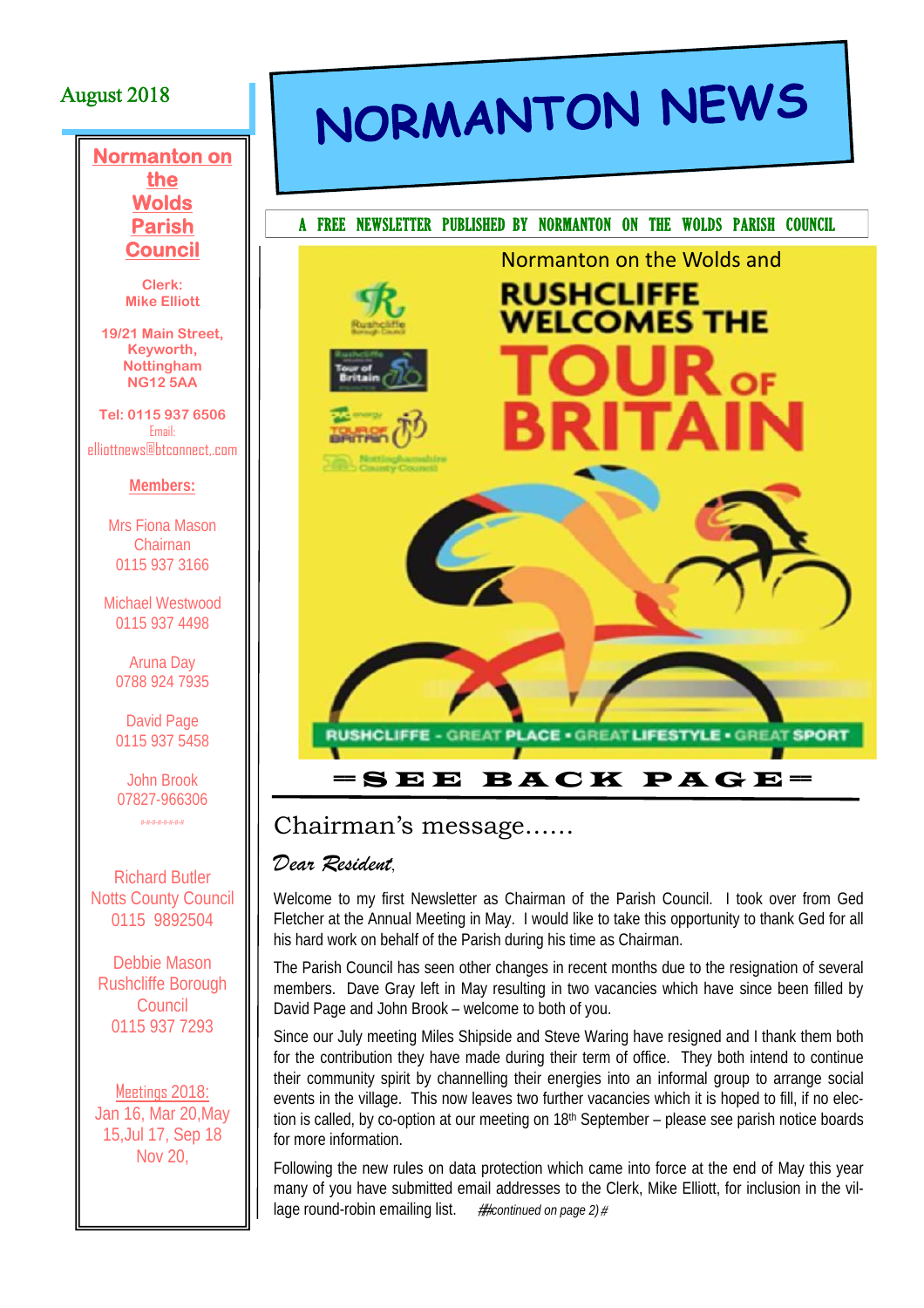#### Page 2

#### *The chairman's message (continued)*

Mike will be administering the emailing list and hopefully a copy of this newsletter has popped into your inbox. Any resident who would like to join the residents' email list please contact the clerk giving your email address and consent to be included in the list. Following GDPR The report added: "Entrances to the village were very all Parish Councillors have been allocated a parish council email address and these are listed alongside our names at the side of this newsletter.

Thanks to all residents who helped tidy the village in preparation for the CPRE Best Kept Village Competition. Despite our efforts, including a very well attended litter pick, we were unsuccessful in making it to the second round of the competition although the judges' comments about our village were very complimentary.

I hope you have all been enjoying the warm Summer weather in your own gardens and with walks around our lovely village.

Kind regards,

### Fiona Mason

Chairman Normanton on the Wolds Parish Council

### **BOOK READING RESIDENTS**

A reminder is given to let residents know the mobile library visits Normanton once a month.

The van calls on a Thursday first stop being on The Leys between 9.45 and 10.15 before moving to its second stop on Old Melton Road opposite The Plough between 10.20 and 10.35.

Dates for the rest of 2018 are Sept 27th: Oct 25th: Nov 22nd: Dec 20th and Jan 17th 2019.

Using the mobile library is no different from joining any other library in Nottinghamshire or even in Nottingham city. Books borrowed from the mobile library can also be returned to any local library. You can also renew books over the phone or online; contacts are Southwell Library ple, lime, white willow 01636 812148 or Email:

southwell.library@inspireculture.org.uk

### **NO LUCK IN BEST KEPT VILLAGE EFFORT**

Normanton's entry in the 2018 Notts Best Kept Village competition was praised, but not sufficiently enough to to any resident. get it a prize.

The comments from the judges who visited the village said Normanton is an attractive and well maintained village. "The performance again tis year was good but slightly below the performance of those going forward to the Second Round. The margin was very small"

attractive. Road side verges were not always neatly trimmed. Considerable amount of street furniture attractive Golden Jubilee signs, benches, post box, etc. Phone box used as a library/book exchange—very clean. Attractive footpaths, BKVC notice and poster thanking people for taking part in a litter pick."

It was stated in the comments from the judges that the Plough pub in the village provides an attractive feature, and seems to be a focal point and provides information about events. Attractive outside area.

### **KEEP CLEAR PLEA ON WATERCOURSES AND FOOTPATHS**

The Parish Council are reminding and requesting residents who have a watercourse running through their land to ensure the stream and banks are clear of debris to allow the free flow of water.

Please could residents ensure that any overgrown shrubs or overhanging branches encroaching on or over footpaths are cut back as there are instances where shrubbery is growing over footpaths making it difficult for pedestrians, wheelchair users and those with prams to negotiate the paths.

### **'TREES FOR FREE' FROM RUSHCLIFFE**

Rushcliffe Borough Council has launched a free tree scheme and is inviting parish councils to apply for up to 10 trees . The trees

supplied are from a list of alder, aspen, crab apple, oak, field maor wild cherry. The parish council is currently considering the offer. If anyone has any ideas for the possible location of a tree contact a parish councillor.

The Borough are also offering two free trees

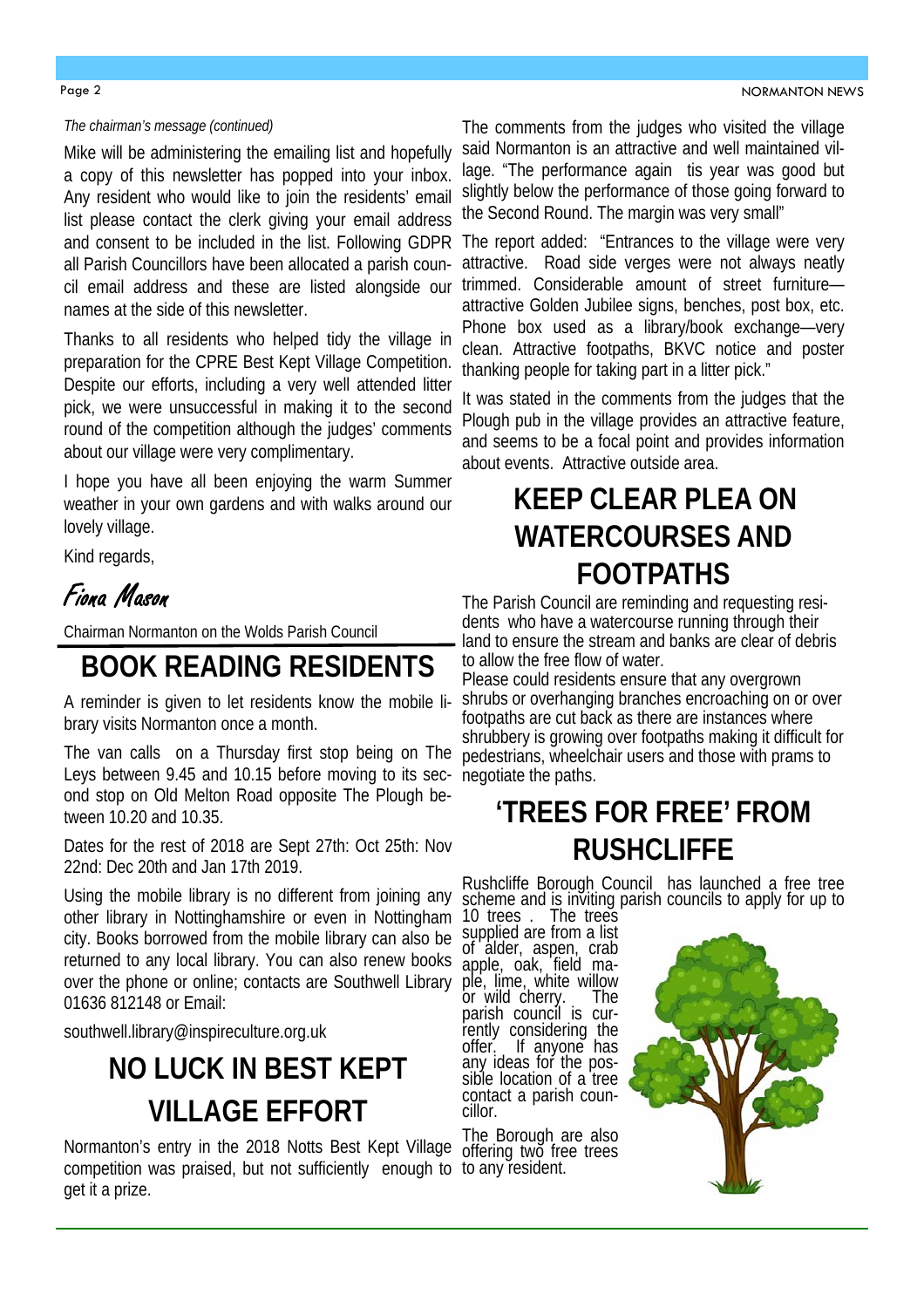## **Bus shelter goes**

The old dilapidated bus shelter on Cotgrave Road has been removed. The bus stop had not been in use for many years making the shelter redundant. Bollards in the central reservation on the A606 Melton Road have been replaced following their earlier disappearance. Pavement resurfacing due to tree root damage has taken place on sections of the footpath on The Leys.

## **Quite time on Planning**

It has been a very quiet time with no recent planning applications in the village. A local application of interest is 18/00460/Hybrid on land south of Landmere Lane adjacent the A52 (near Wheatcrofts not the same site as that previously granted for a Waitrose) The application comprises Full planning permission for the erection of an Aldi food store (Use Class A1), together with car parking, landscaping and associated works, and Outline planning permission (all matters reserved except for access) for a care home and extra care apartments. This application is still pending a decision by Rushcliffe Borough Council.

### **KEEP CLEAR PLEA ON WATER-COURSES AND FOOTPATHS**

The Parish Council would like to remind and request residents who have a watercourse running through their land to ensure the stream and banks are clear of debris to allow the free flow of water.

Please could residents ensure that any overgrown shrubs or overhanging branches encroaching on or over<br>footpaths are cut back as there are instances where shrubbery is growing over footpaths making it difficult for<br>pedestrians, wheelchair users and those with prams to<br>negotiate the paths.

## **Normanton flies the**



## **flag**

The Parish Council is arranging for the Red Ensign, the official flag of the British Merchant Navy, to be flown from our flagpole on Merchant Navy Day, 3rd September.

Merchant Navy Day honours the brave men and women who kept our island nation afloat during both World Wars and raises awareness of our reliance on seafarers and shipping today to defend our shores, for trade and to import food and fuel.

The date, 3rd September 1939 marked the outbreak of World War II. The Red Ensign or "Red Duster" as it is affectionately known has been the recognised flag of the British Merchant Navy since 1854 and has become inextricably linked with worldwide trade. Today 95% of our imports are carried by ship including half the food we eat.

The Red Ensign is the official flag of the British Merchant Navy and those men and women on whom we depend on keep our island nation supplied with food, fuel and other imports.

Merchant Navy Day on 3rd September has been commemorated since 2000 and for the past three years has been the focus of our UK-nationwide campaign to raise awareness of our ongoing reliance on seafarers and shipping.

## **WW1 – 100 Years since the Armistice**



This November marks 100 years since the end of World War 1 – initially labelled as the war to end all wars.

On Remembrance Sunday, 11th November, commemoration events will take place up and down the country to mark the occasion. Beacons

will be lit at 7 pm and church bells will be rung. The Parish Council is currently discussing how we may best

acknowledge and remember those service personnel and civilians who were injured or lost their lives in this terrible conflict. A decision will be made at the Parish Council meeting in September and further details will be given in our next newsletter.